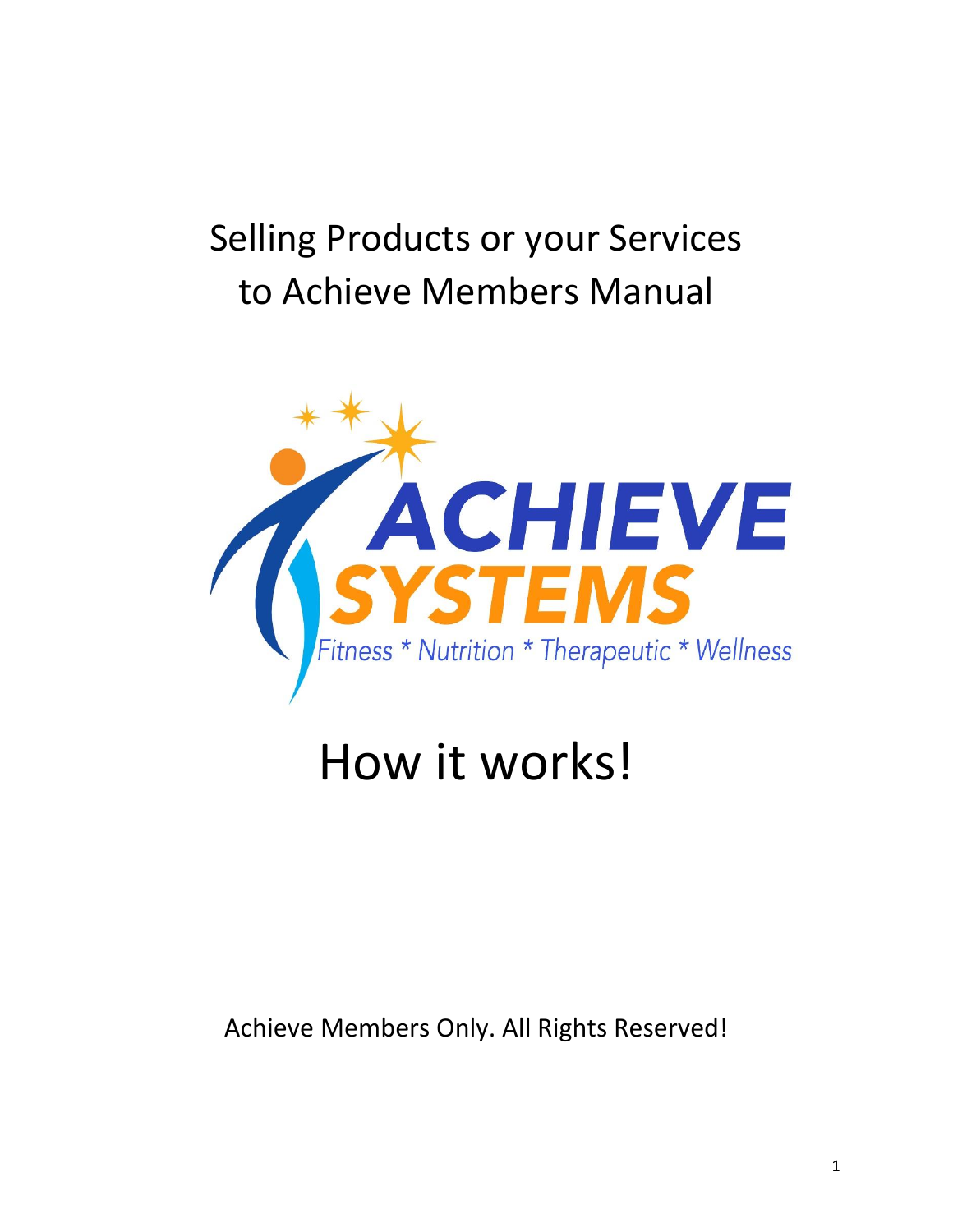

## Selling Products or Services to Achieve Members (based upon our membership agreements)

## Introduction to offering products to Achieve Members

As Achieve Systems grows the largest community of health and beauty professionals in the world it is important that we uphold strong integrity within our business. This means that we don't want everyone in Achieve "selling each other" (Achieve member to Achieve Member) because many members get overwhelmed and upset. In a community like ours this causes major problems and members have requested to not have general members in Achieve pushing sales on them of personal products or services. We are not a typical "networking group" but rather a business building support system.

Our business system is set up to strongly impact our members' success while providing a winning team atmosphere for our leadership team as well as members.

Achieve Systems offers our members certain approved products and services to help them grow business including revenue streams. We carefully evaluate each revenue stream to see if it is something that can create ROI and success for our members, so they develop confidence in us, and the systems provided. This is very important to all our members.

In Achieve Systems we have 8 Alpha leaders that approve all the available revenue streams. Once approved, we promote them as a recommended Achieve Systems product to grow business and income. Anyone who sells or offers anything within the walls of Achieve Systems must have their product or service approved in writing.

When we approve a revenue stream or product to be sold to our community, we put it into over 56 marketing guides, promote it at conferences, Achieve University and much more. It is then provided as an endorsed Achieve Systems product and we are working in unison to grow it and take it to market.

This manual is put in place to outline the details of our membership and business agreements so members understand what they can and cannot do.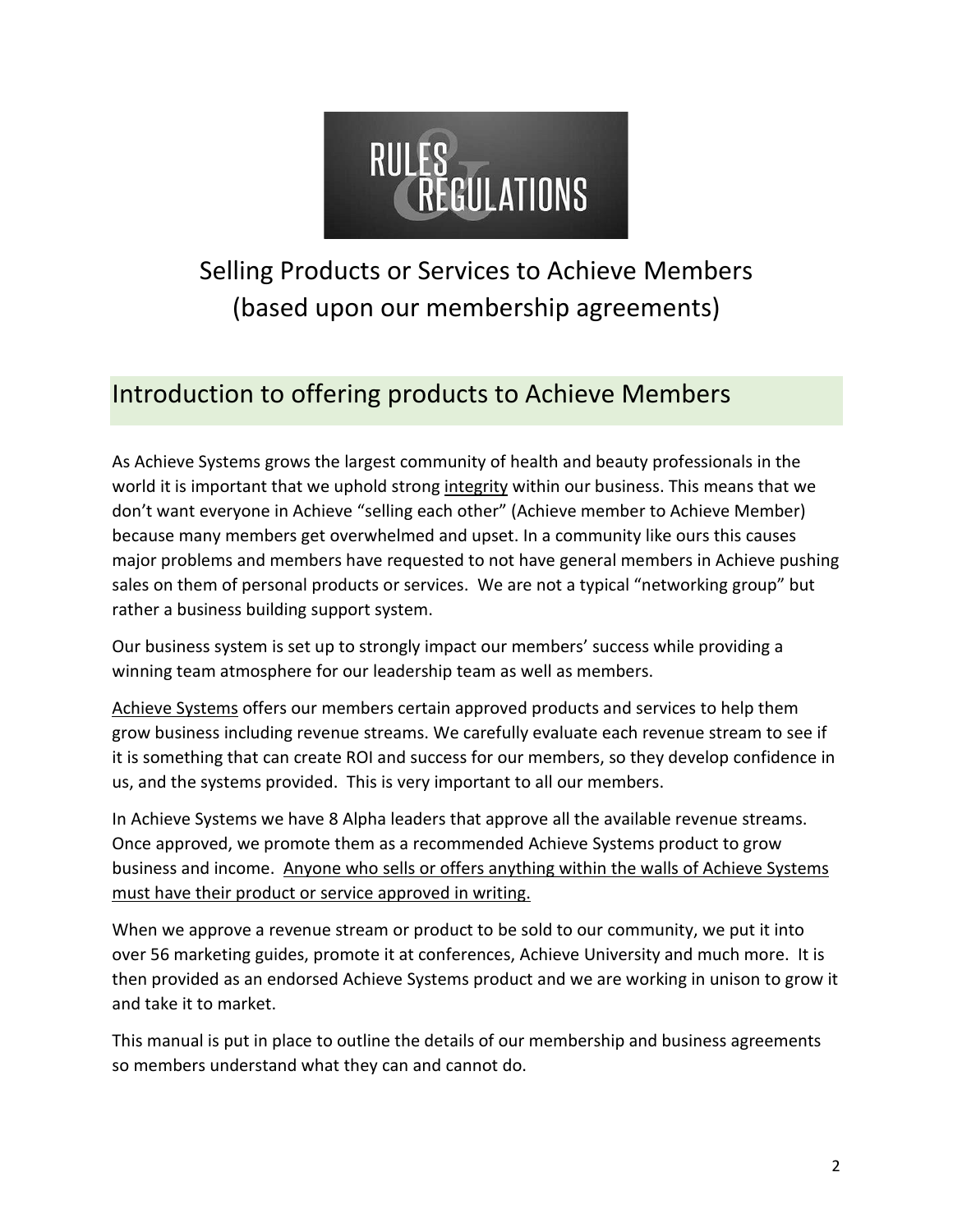

## **Marketing to Members Pursued vs. Being Pursued**

If you have a product that you sell, it does not mean achievers can't buy it from you because they can within the following guidelines of pursue vs being pursued.

#### **We want to support you anyway we can within the guidelines provided to protect the integrity of our business and members.**

A great example of being pursued is if someone sees you posting on your personal page or they find-out you offer something they want, then they pursuing you - we say- **GO FOR IT!**

Here is the rule to follow based upon you selling to the Achieve Community

We can't have members pursuing Achieve members every day to sell them something of course. Please collaborate with Achieve members to grow referral relationships but, don't push them to your product unless it's a Achieve Systems approved product. We receive a lot of upset members if everyone is selling them something.

You don't want to pursue and market to members unless your product and is approved as an Achieve Systems **VETTED** product that we implement in our system to recommend to members. We put you in 56 marketing guides, provide marketing power and much more for you if your product is approved as an asset to provide to members. We have a process where we analyze the company, product, ROI and you as a leader to see if it's something we can endorse, recommend and promote for you.

If you wish to apply to have a product or service you offered available to sell to the members go to [www.achieverevenuesystems.com](http://www.achieverevenuesystems.com/) and fill out the application.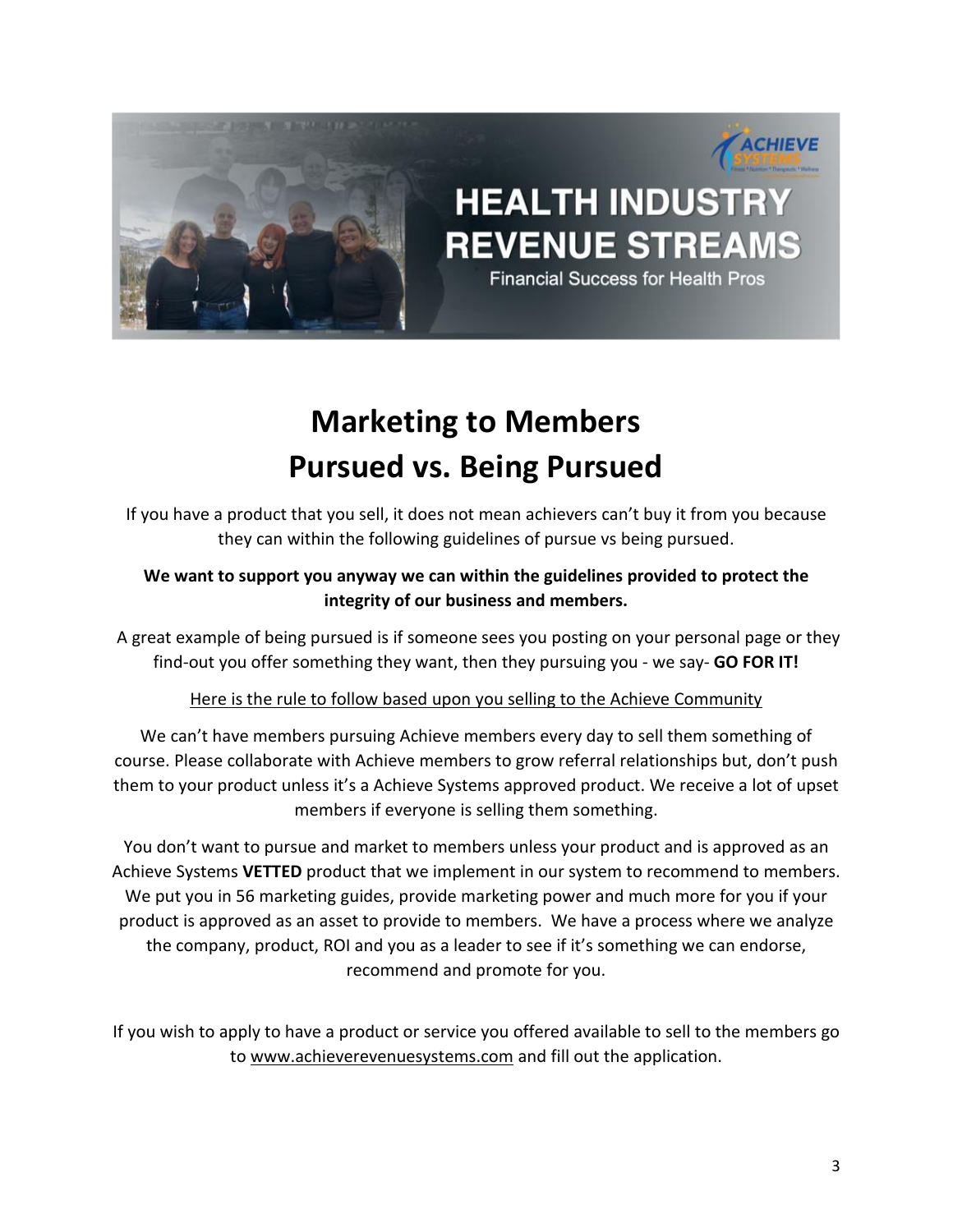## HOW TO GET APPROVAL from Achieve Systems

## Selling your product or services to our members

Achieve Members don't want to be sold by everyone and anyone so please do not do this. You are not authorized to sell anything to our members unless you have it approved. This manual explains how to make that happen and the rules and regulations of it. We will promote you incredibly but, your product or service has to go through the approval process.

The Achieve community is here to use the resources we provide and support each other. They are not here to be sold to by each independent person in Achieve.

If that happens it causes a negative atmosphere within our business and community then we are all less successful. In order to avoid this from happening we have assembled an incredible Alpha leadership team to promote & grow success.

Members have faith in us and trust that we analyze ROI and set up systems to make the product or services successful for them. It is also not fair to the leaders who invest at a much higher level to come into Achieve to promote and offer specific approved products or services to the community.

#### **How do I apply?**

Please review the process of how to apply new products or services to be marketed to our community below. It's a simple application and we will review, VETT and be back with you.

\*Achieve Systems has the right to approve or deny any product or service to market to members based upon us having the best intentions for our members in growing business.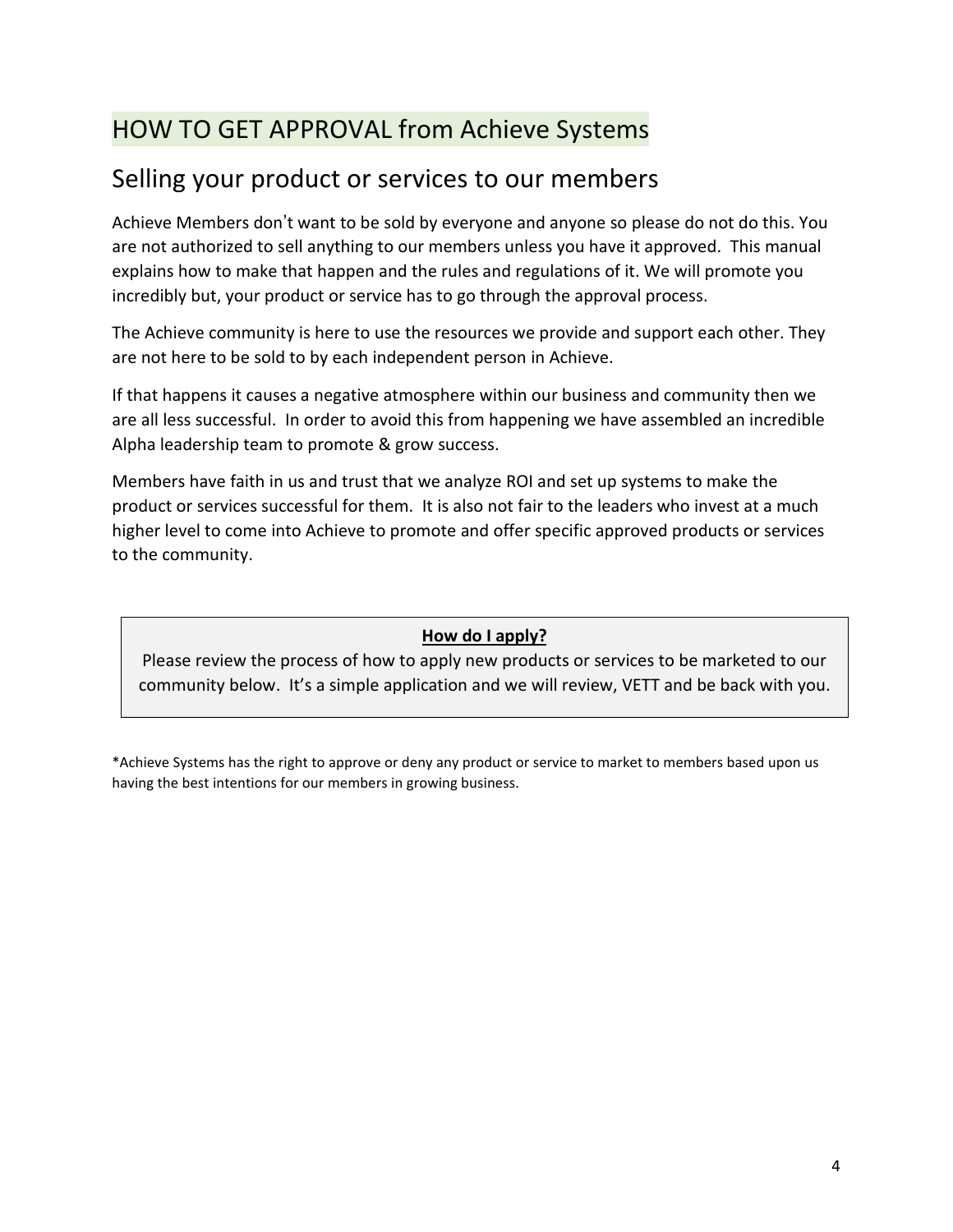

#### Integrity of business growth

Our Achieve Systems CEO Robert Raymond and our Alpha team approves all products to be inserted into Achieve Systems and marketed. It is our objective to provide numerous platforms and revenue streams for our members to acquire success. This system is provided to protect the integrity of our business and members!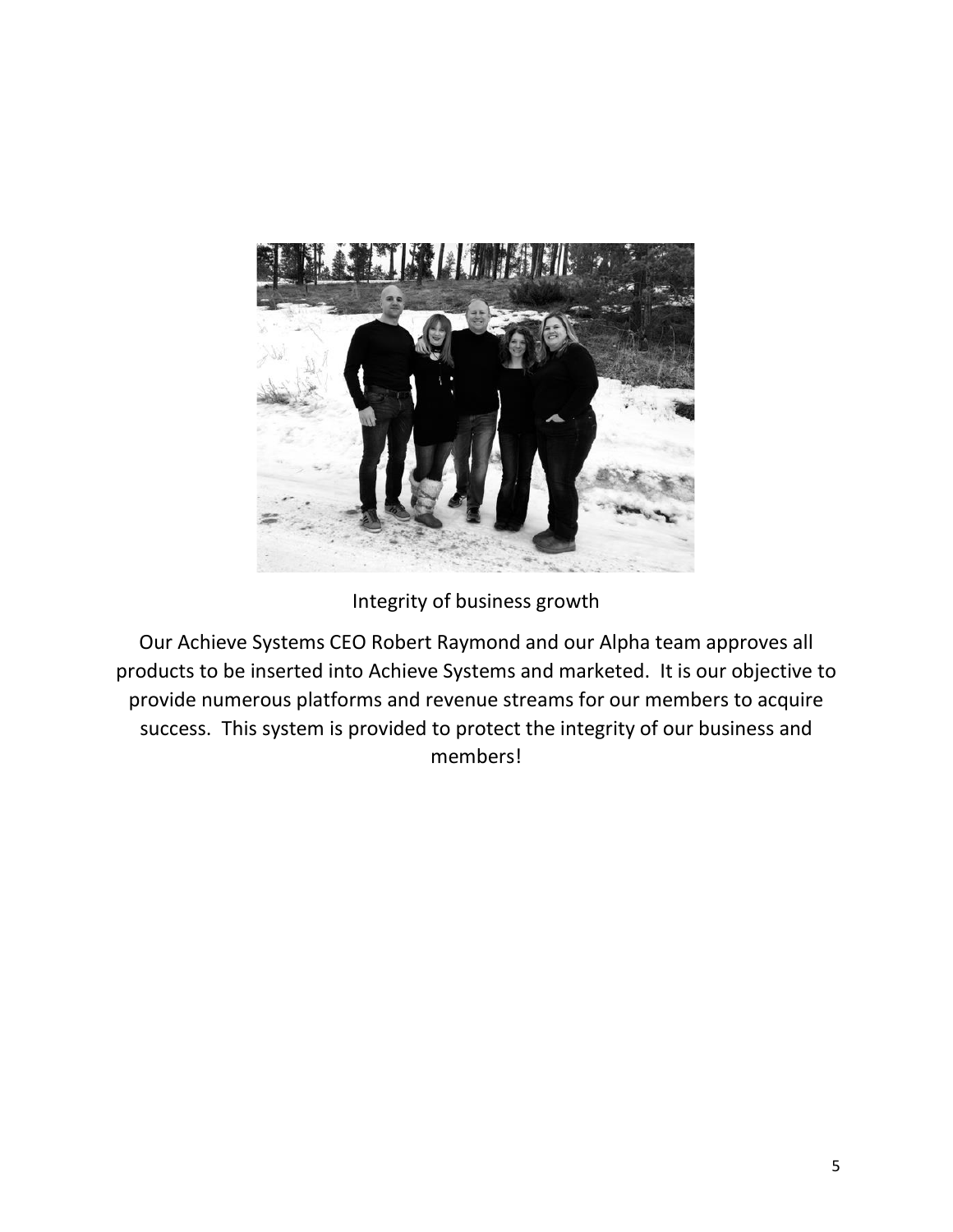#### **THE LIST: Members approved and non-approved products or services Selling to the Achieve Community**

We want to support you at a very high level in your success as a health professional. Here is a chart of how and what you can promote and sell to Achieve members and how it works. This is very important to protect the integrity of our community so everyone is not pushing sales on everyone as that is not what we are about.

| Sell these to our members to<br>grow your business                                                          | Do not sell to members<br>without approval                                      |
|-------------------------------------------------------------------------------------------------------------|---------------------------------------------------------------------------------|
| Any approved product or services listed in the<br>next column if you are approved<br>- Get approval please! | ** MLM & Network Marketing Businesses                                           |
| *Someone hiring you for your health industry<br>services                                                    | Affiliate programs                                                              |
| Books - If you are author sell your book to the<br>community. We want to serve you anyway we<br>can!        | <b>Business Building Products</b>                                               |
| Other - If you have something you want to<br>market to the community not on this list<br>contact us!        | ***Un-approved teacher trainings or<br>education programs                       |
|                                                                                                             | Anything related to business growth do not<br>sell to members without approval  |
|                                                                                                             | Products - Get your products approved to<br>market and promote to the community |

Use our resources to grow your business and personal community and client base.

\*If you offer a specific service like massage therapy, personal training, nutrition counseling, therapy, mental health or whatever services you offer, you can sell to members and they can hire you as that is what we are all about - promoting your business. We want to be able to promote and grow your personal business through the community (and outside of) using your services. If someone in the community wants to hire you that is great and fully authorized.

\*\*We have a leader in Achieve Systems of MLM and Network marketing systems. If you have one of these systems in your business, we will support you to sell it to your community and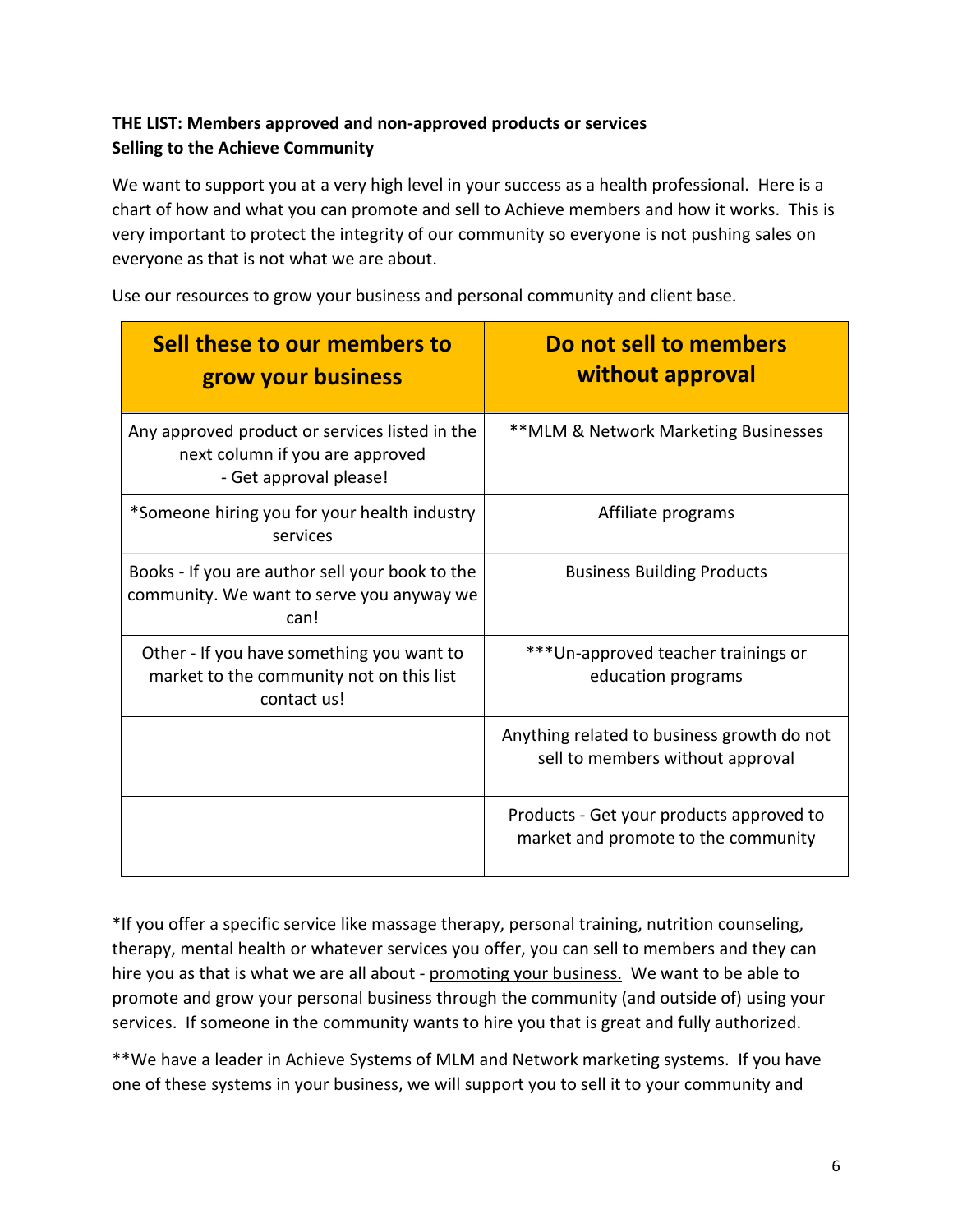clients you are growing but, please do not sell it to our community without authorization. Simply contact your coaching leader to submit your MLM for approval.

\*\*\*We bring in master education programs and give some an exclusive to market and sell to our community. If you are interested in an exclusive contact us. Please do not sell education programs to the community without approval as we don't want to step on anyone else's toes.

Achieve Leadership System



3) **Members -** Use resources - Grow business – Grow collaboration and networking relationships. Do not market to community unless authorized!

\*All Alphas and leaders have requirements to be in place as an Achieve Systems Leader. Inquire within for the leadership manual or visit your membership agreement.

## ALPHA LEADERSHIP

Alpha leaders are put in place to grow our business overall and is our top honor in our business.

Our alpha team can bring in products and services at any time (with our CEOs approval) by submitting it to leadership and following the systems in this manual. Our Alpha leaders are the leaders who help grow our business overall and have full access to implement systems into the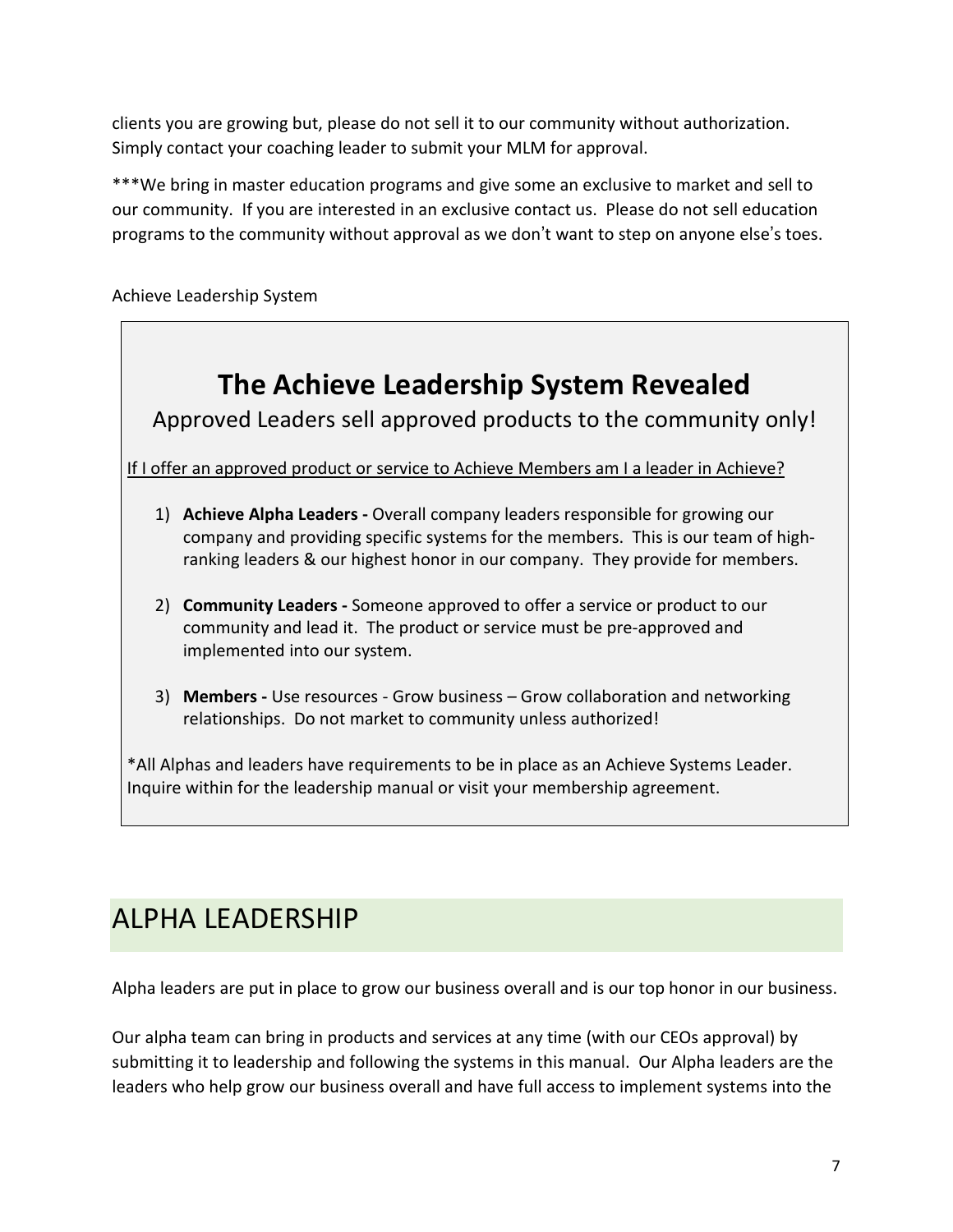community. They are highly invested financially, and they dedicate a lot of time to the growth of Achieve Systems overall.

If someone wants to submit their product or services, this is the team that will review it along with our CEO Robert Raymond.

Alpha leaders must follow the ALPHA leadership manual and their agreement to bring in new products and services.

## Achieve Leaders

Anyone offering a product or service to our members is a leader with full benefit and access!

If you are approved to sell to our members you are considered a leader because you have something you are offering and leading within our community. Leaders get access to possibly exhibit at conferences, present at Achieve University, be inserted in our marketing systems and much more. Inquire with leadership for more details.

Achieve leaders can promote and market the approved products or services only and may not sell anything else to the community without written notice. This includes revenue streams or other systems we offer.

If Achieve launches or offers a product or service, you cannot sell it to the Achieve community, but you can sell it to clients and associates in your business that are not in Achieve Systems.

## The Achieve Membership Agreement

Whenever someone starts with Achieve Systems in their agreement it states –

"You agree to not sell any unauthorized services or products to Achieve members, without written consent and approval."

This is very important to uphold the integrity of our company and incredible system, so we don't bring in hundreds of members who are simply here to sell to our members. We are about business building and community. We want the people in Achieve to feel comfortable that every person in Achieve is not trying to sell them an opportunity – this is ONLY by approval, so they feel confident in what Achieve is here to offer. We must protect the integrity of our company and members. Thank you!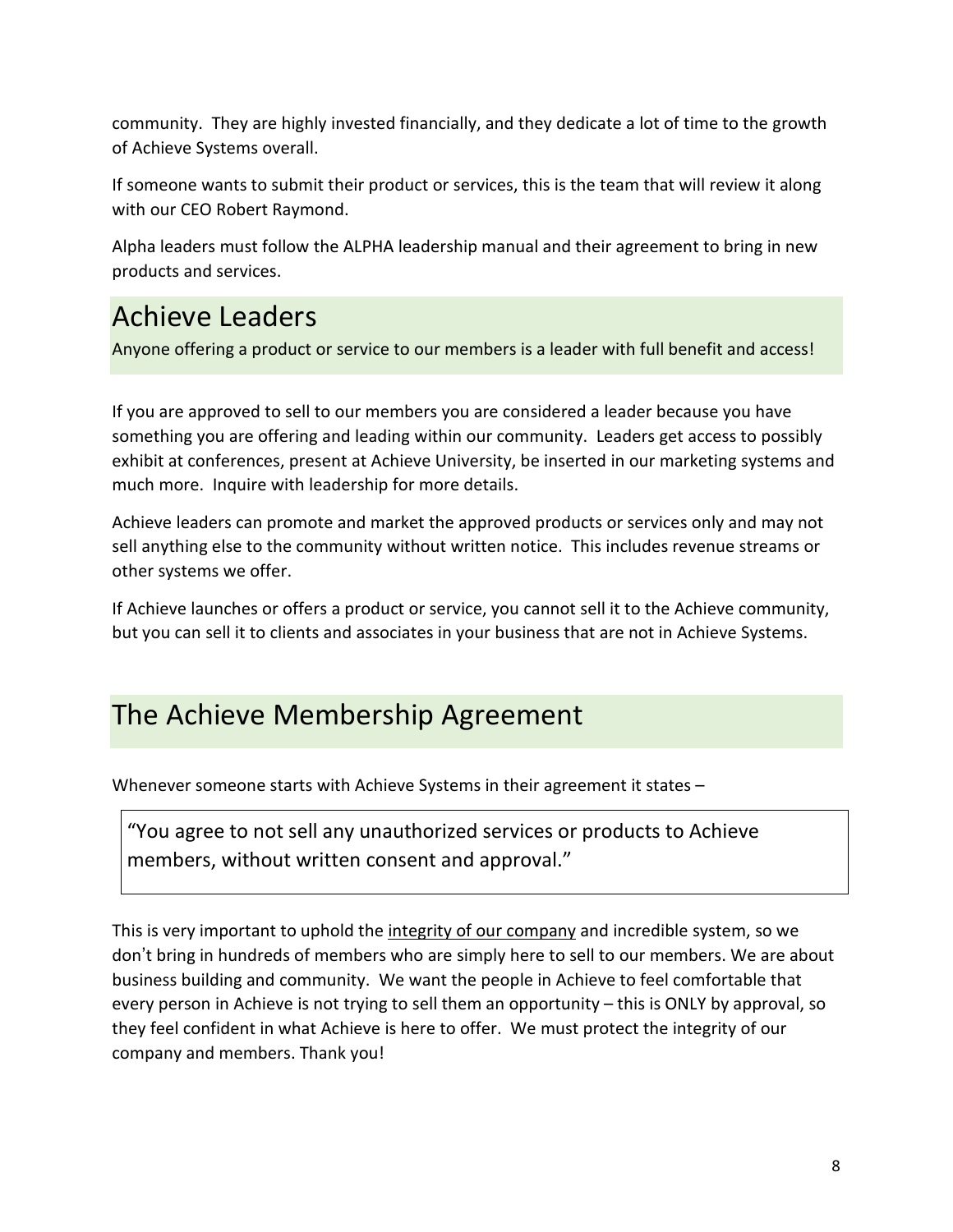## **Review Team!**

Our CEO & Alpha leadership team will review and get back with you!



If you have a product you want to market to members go to [.www.achieverevenuesystems.com](http://www.achieverevenuesystems.com/) and you can fill out the application for review

The product and company will be VETTED and we will be back with you to let you .know if it's a match for our members

"The Alpha team is in place to provide stability, success and community growth for our members!"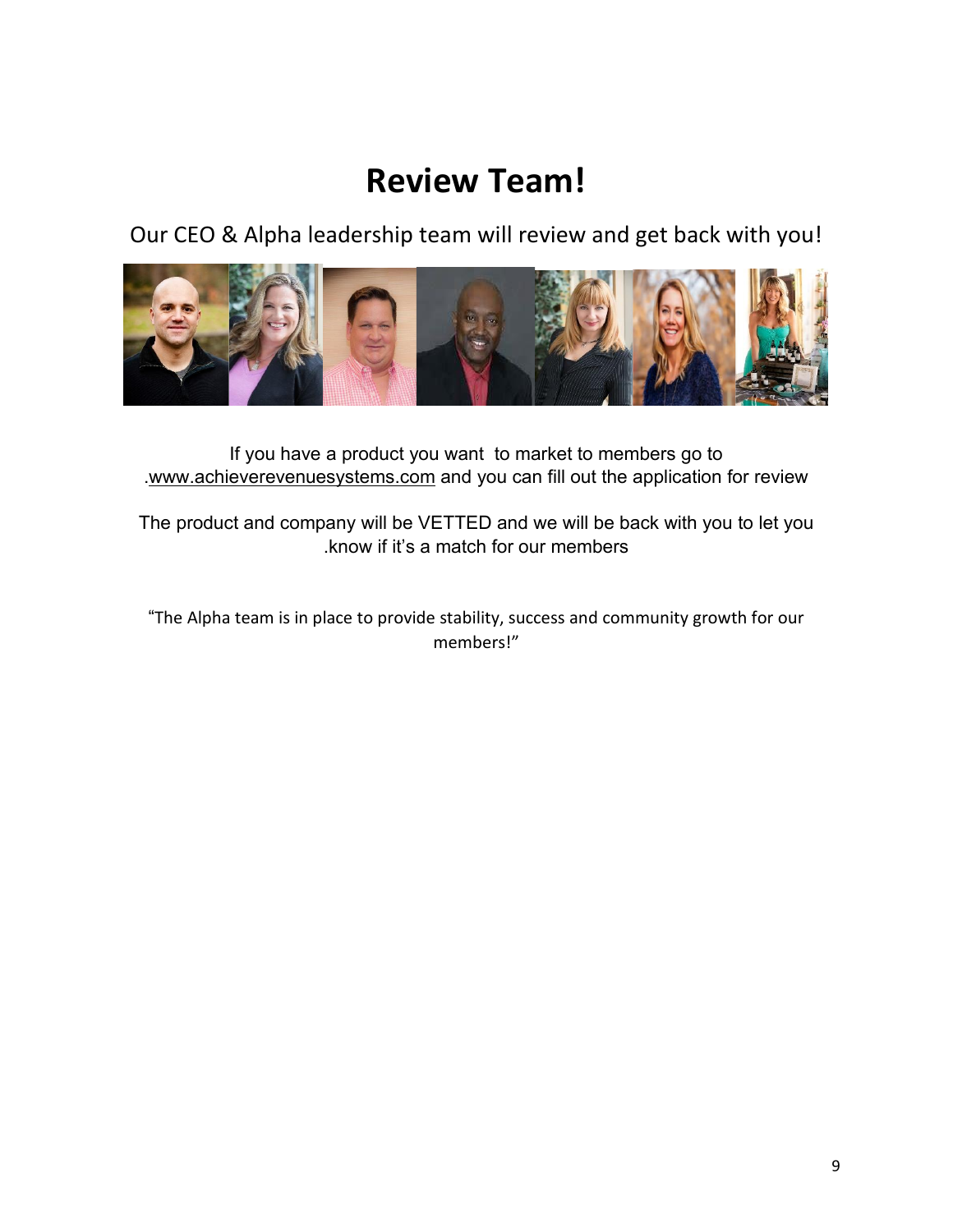## The Approval Process - Details

### We do want your product or service if it's right for the community!

When someone brings a product or service to us the Alpha team will review it and then discuss if we all as a team feel it is right for the community. We review the ROI, financials, examine if it's a product relevant to everyone in Achieve and how it can assist people in success.

If it is approved, the member must be a Platinum member (and approved by the Alpha team) in order to sell to the community. That approved member then becomes a leader in our community and offers approved products to our members.

- 1) Fill out the application and submit it at [www.achieverevenuesystems.com](http://www.achieverevenuesystems.com/) (review can take a few weeks & up to 8 weeks in some situations).
- 2) Do not launch to members until approved as we have a launch process.
- 3) We accept it and set up the leadership agreement for the approved product or service
- 4) We set up all our systems to promote and sell.
- 5) We introduce the product and you as the leader of it to the alpha team first, leadership team second then start marketing it to the community.

## Leading your product or service

Once the product or service is accepted you are the leader of it and responsible for marketing it to the community. You are the go-to-person! You are now an approved Achieve Systems leader and have all leadership benefits. It is your job to provide it to the community, answer questions, sell it and grow the success of it (see the leadership manual for more details).

All leaders have strong customer service objectives as you are representing our company and community overall now.

### Insurance

When a new product or service is approved by our CEO and leadership team, we submit it to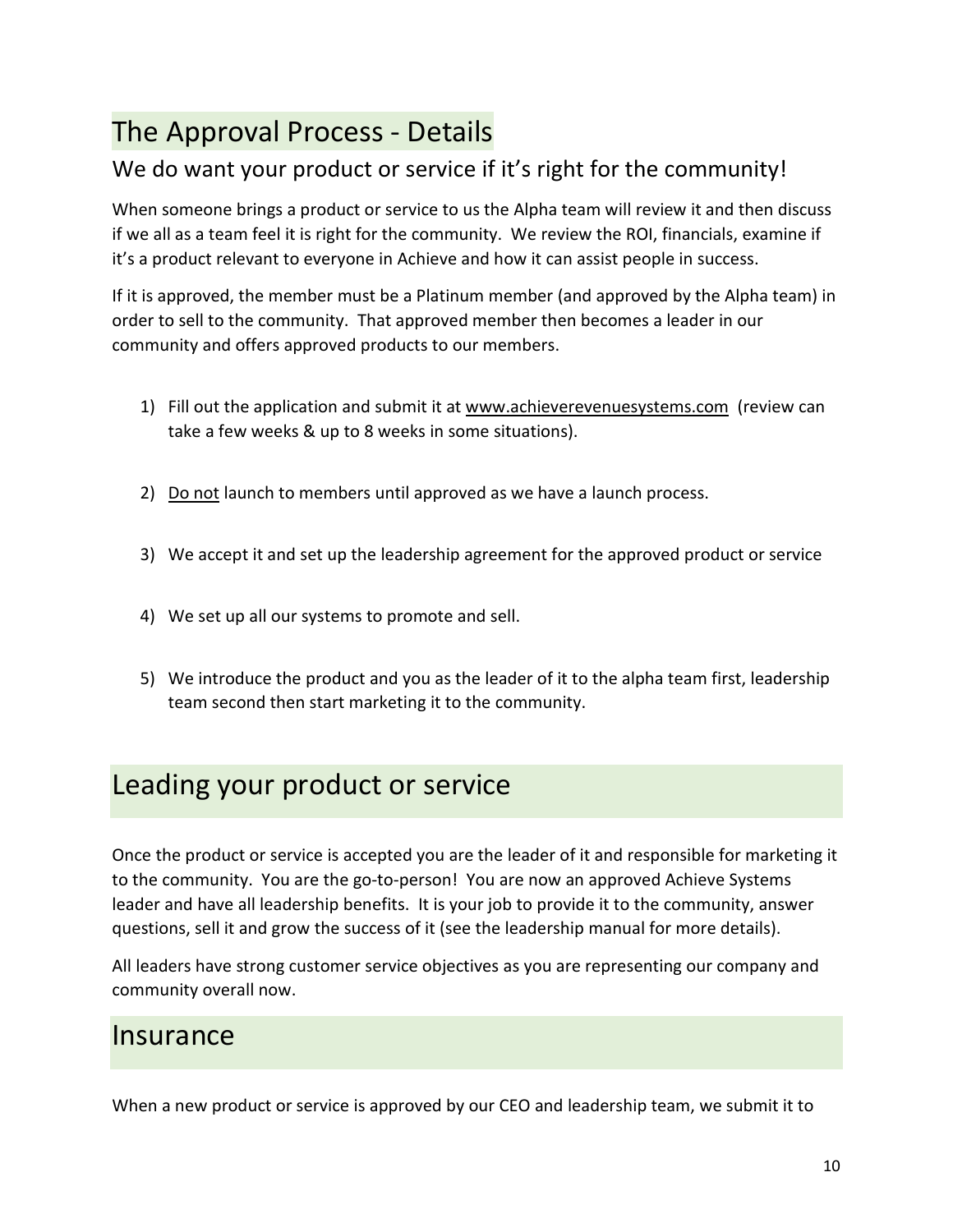our insurance company for acceptance. This is a very important step in the process and one reason why members can't promote and sell to the community unless approved and it goes through the proper set-up process.

Some products and services require coverage and others do not. We can't implement a product or service into Achieve Systems without this process.

We follow the national, international and state requirements for membership and licensing.

In some cases, the product or service provider (the appointed leader) might be required to write us into their insurance policy. Details will be provided upon acceptance.

## Important Details

Never launch a product or service and sell to members without written approval. We must properly set-up the product or service in our system first before you start selling it. This is VERY IMPORTANT. You are immediately in default if this occurs.

Never sell business building materials or systems to members unless approved with written permission. Achieve Systems earns our revenue from growing our business building tools and this is to be done by our Alpha and approved leadership team. Please remain within the scope of your business.

Direct Competition - We work hard every day to avoid direct competition between our leaders and that is why it is so important your product or service is reviewed and accepted. You could hurt another leader who is offering an approved product and highly invested in it if you just jump and start trying to sell to all our members without approval. We would not let this happen to you if you were a designated leader and we don't want it happening to any of our leaders or members. Our goal is integrity and profit!

Some products can have competition and you will be notified before starting if that is the case. For example, no one could have an exclusive on supplements as there are over 30,000 lines and we want to recommend something for everyone. Inquire within about your product and the possibility of exclusivity.

Launching too fast will cause harm - The launch needs to go through the provided system because if you pre sign up people for it prior to leadership approval they can get upset if we must adjust or changes.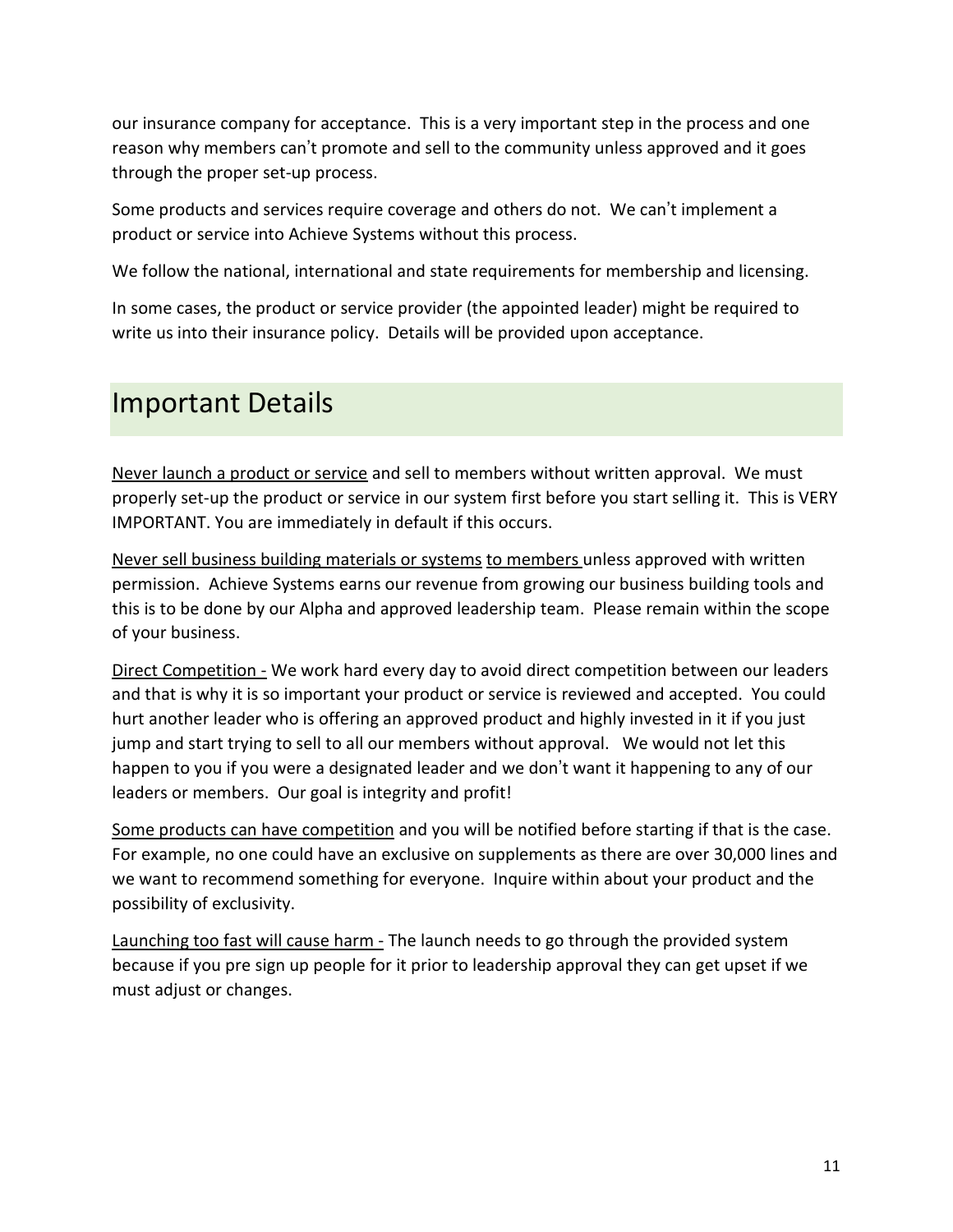

#### Some Network Marketing Companies can be a great fit to offer to our members but not all!

In order to bring a network marketing business into Achieve it must be approved by our CEO Robert Raymond and the sign-up system approved by our leadership system. We provide Thomas Dubois who is a network marketing leader to review businesses and help grow success within the community.

We will review the quality, ROI, profitability and ethics of the company so we can properly promote it to Achieve Systems members.

### **Network Marketing/ MLM Roll Out Process - Important**

The process if you are approved to sell to our members! **[www.achieverevenuesystems.com](http://www.achieverevenuesystems.com/) to apply!**

When we accept an MLM product it will roll out to our Alpha team first, leadership second and then members after our leadership team. Leaders always have first choice to get involved or not in any business opportunities we provide in Achieve Systems as a benefit of being an Alpha or Leader.

**Do not market or sell to Achieve members until this process takes place.**

In MLM systems we position Alpha leadership first (if they wish to engage), Leaders second (if they wish to engage) and then roll it out to the community for engagement. This process must be followed with all Network marketing, MLM or affiliate systems.

You will apply a network marketing business just like a product or service for review and follow the proper steps as provided in this manual.

Achieve CEO Robert Raymond must approve, and we provide Thomas Dubois as the network marketing Alpha leader & specialist in Achieve Systems. Please follow the approval process as explained in this manual before marketing or offering to members.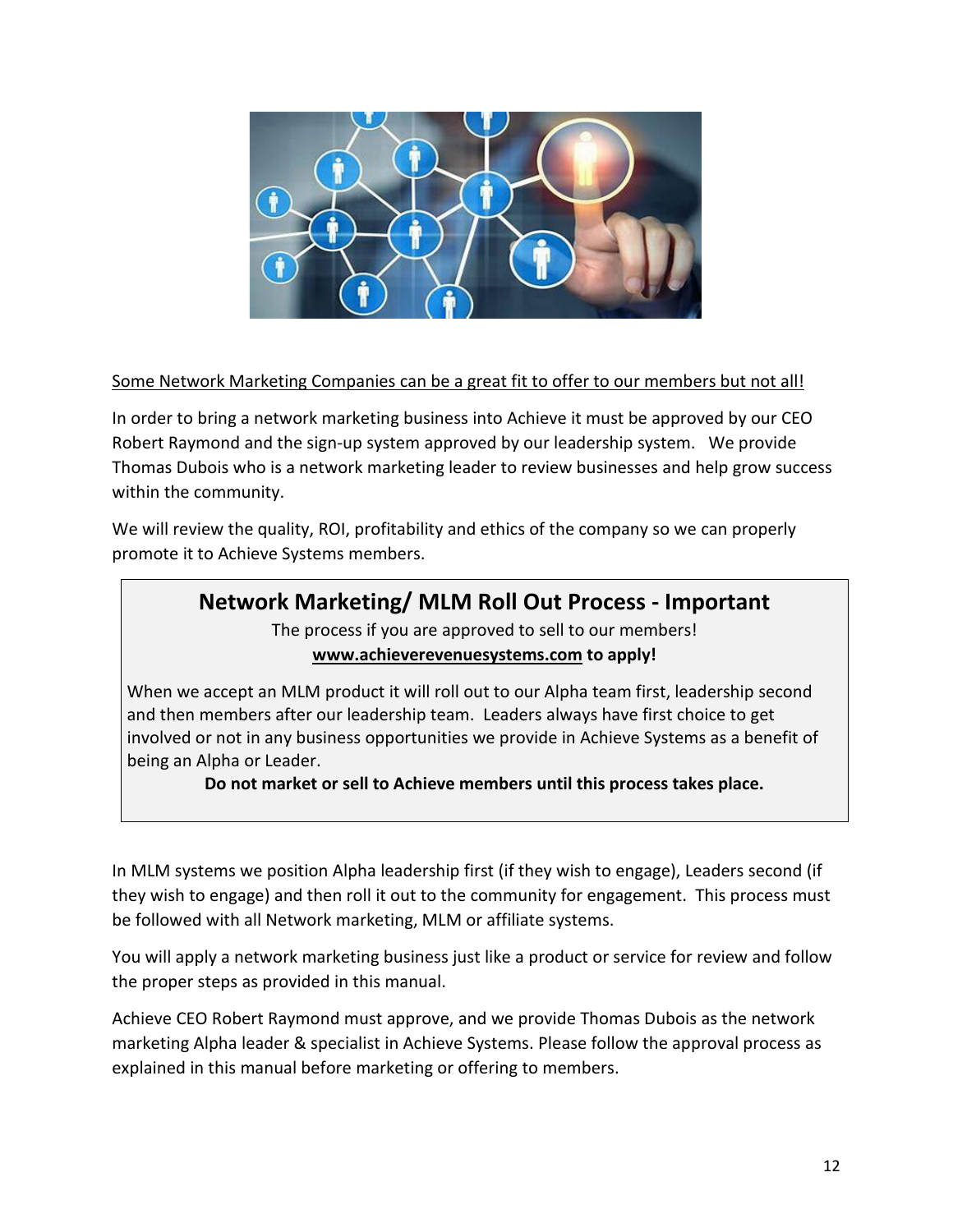

## **Important Questions Answered**

#### What happens if I am a leader already but want to add products or services to sell to members?

You must bring them to our CEO to get approved through the provided process in this manual. In some cases, there could be an investment to do so and we need to get them accepted by our alpha team. Do not launch without approval. A typical timeframe to get a product or service approved is 1-8 weeks. Plan accordingly.

#### What happens if I am an approved Achieve Academy Educator and I want to add or get involved in other services or products?

You are authorized to sell your approved products (your education as defined in your agreement under section 1.1) to members and you cannot offer any other services or products to the Achieve members without approval. You can sell to your own community what you are creating but not to the Achieve community without written approval. Apply within!

When you sign your Achieve Academy agreement there is a section on what other products you can sell and offer in your program and those are the approved products. If you need to add or want to offer something new, contact your Alpha leader.

#### What if I want to sell outside the scope of my business and offer something like business building tools that Achieve offers?

This is usually not highly recommended but if you chose to offer products or services out of the scope of your business, you may sell to your community but not ours as outlined in your agreement. Achieve sells to our community and you sell to yours.

#### What if I offer a non-approved Achieve product or service and someone in Achieve approaches me and wants to do it?

This is on the ethics line: We are all for it as long as you are not promoting it to the Achieve community through marketing channels. If they hear it through discussions or the grapevine,